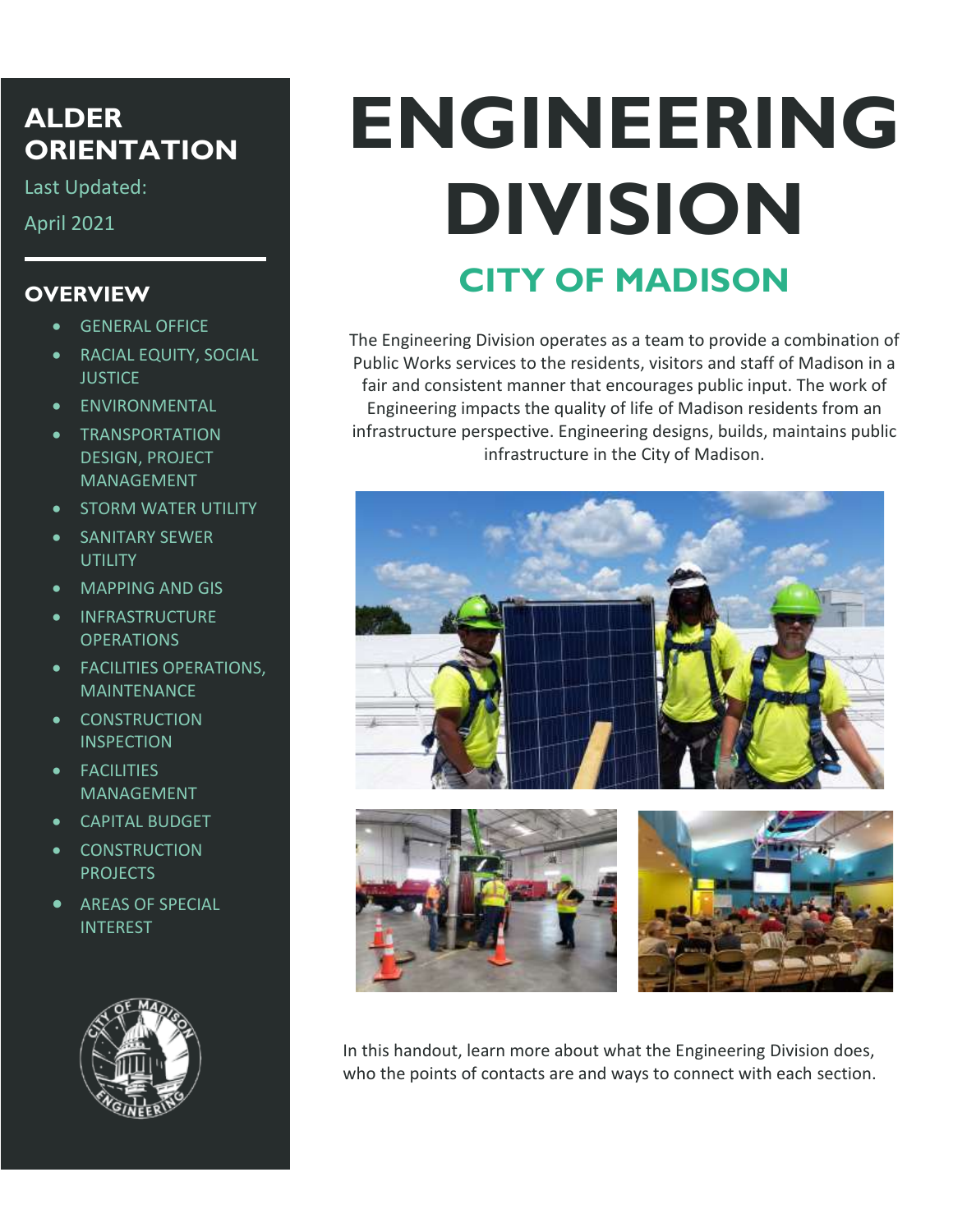ROB PHILLIPS

CITY ENGINEER

608-266-4090 *[rphillips@cityofmadison.com](mailto:rphillips@cityofmadison.com)*

GREG FRIES DEPUTY CITY ENGINEER

608-267-1199 *[gfries@cityofmadison.com](mailto:gfries@cityofmadison.com)*

### KATHY CRYAN DEPUTY DIVISION MANAGER

608-266-4819

*[kcryan@cityofmadison.com](mailto:kcryan@cityofmadison.com)*

### HANNAH MOHELNITZKY

PUBLIC INFORMATION OFFICER

608-242-6003 CELL: 608-669-3560

*[hmohelnitzky@cityofmadison.com](mailto:hmohelnitzky@cityofmadison.com)*



#### *CITY-COUNTY BUILDING, 115 210 MARTIN LUTHER KING, JR. BLVD MADISON, WI 53703*

City Engineer Rob Phillips' office is located in the general office. To book appointments with Rob, you must contact Johanna Johnson, who coordinates Rob's calendar at jjohnson@cityofmadison.com.

#### **USE FOR ALDER**

- General Admin Office: 608-266-4751
- Drainage or erosion control concerns or questions: Janet Schmidt 608-261-9688, [jschmidt@cityofmadison.com](mailto:jschmidt@cityofmadison.com) or Greg Fries 608-267-1199, [gfries@cityofmadison.com](mailto:gfries@cityofmadison.com)
- Sanitary sewer concerns or questions: Mark Moder 608-261-9250[, mmoder@cityofmadison.com](mailto:mmoder@cityofmadison.com) or Greg Fries 608-267-1199, [gfries@cityofmadison.com](mailto:gfries@cityofmadison.com)
- Connect with PIO, Hannah Mohelnitzky on media requests
- Connect with PIO about communication strategy with public on projects, public information meetings

#### **EXTRA INFO**

 When calling the front desk, identify yourself. Engineering is big. The front desk can help with pointing you in the right direction if possible.

*[cityofmadison.com/council/documents/resource/14-27PW-Eng.pdf](http://www.cityofmadison.com/council/documents/resource/14-27PW-Eng.pdf)*

#### **CONNECT WITH US!**

- [Engineering Division Facebook Page](https://www.facebook.com/CityOfMadisonEngineering)
- [Engineering Division Twitter](https://twitter.com/MadisonEngr)
- [Engineering Division YouTube](https://www.youtube.com/channel/UCdBYclMbbxgRy-pksoQPP2A)
- [Engineering Division Podcast: Everyday Engineering](https://link.chtbl.com/Eng)

# *GENERAL OFFICE*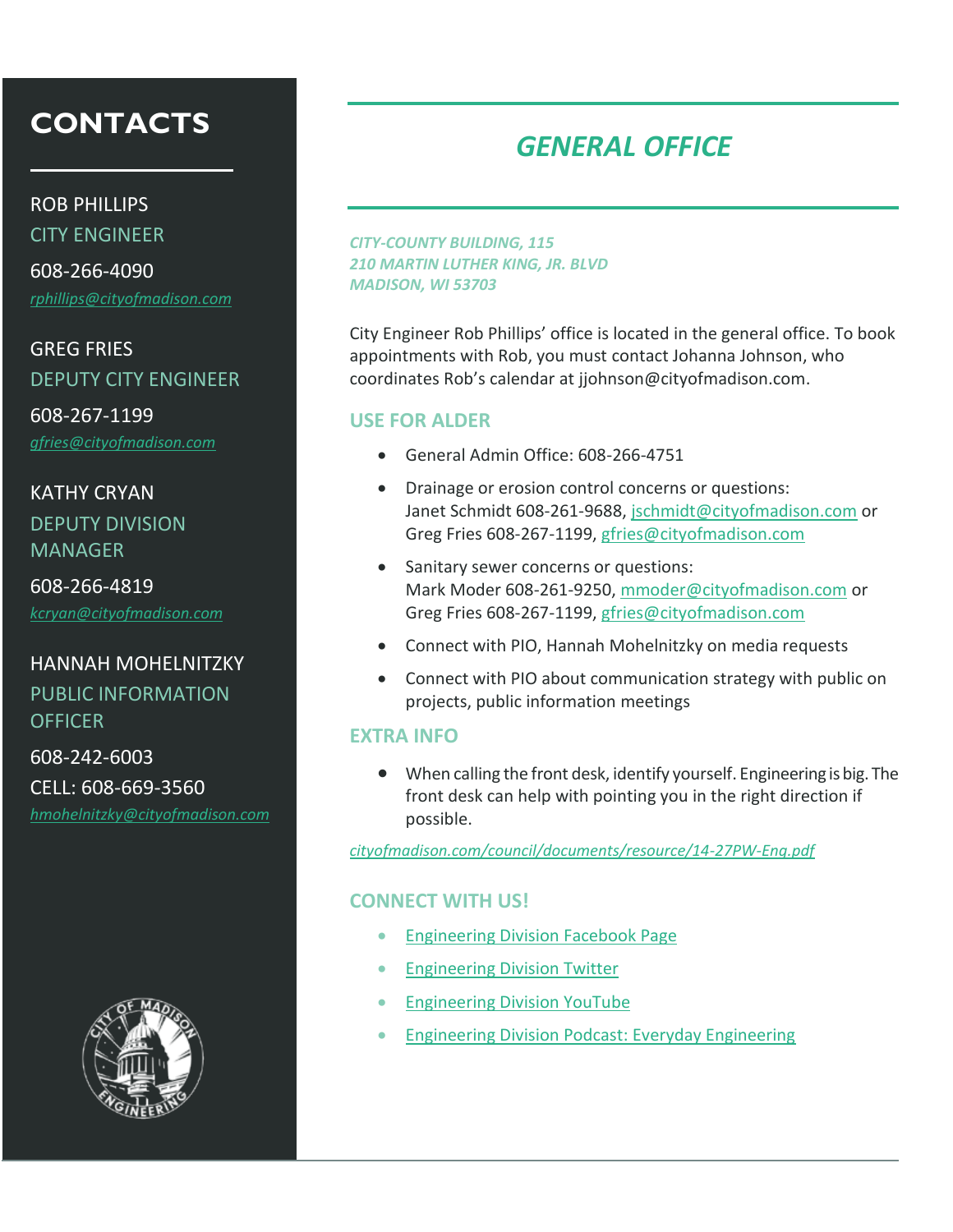#### ROB PHILLIPS

CITY ENGINEER

608-266-4090 *[rphillips@cityofmadison.com](mailto:rphillips@cityofmadison.com)* 

### KATHY CRYAN DEPUTY DIVISION MANAGER

608-266-4819 *[kcryan@cityofmadison.com](mailto:kcryan@cityofmadison.com)* 



# *RACIAL EQUITY, SOCIAL JUSTICE*

The Engineering Division is committed to the City's core principals of racial equity and social justice guiding us in our work.

#### **RESPONSIBILITIES/SERVICES**

- Outreach, recruitment to attract diverse candidates
- Job-related interview questions, benchmarks
- Diverse interview panels
- Participate in Wanda Fullmore, AASPIRE internship programs
- Partner with Madison Metropolitan School District to provide Youth Apprenticeship opportunities
- Develop in-house training programs to provide trainee employment opportunities to increase diversity in skilled trades
- GreenPower Solar Installer Training Program, which trains individuals for a career in the solar industry while installing PV systems on City facilities (focused on NRT Neighborhood Resource Team neighborhoods)
- Partner with Operation Fresh Start to provide employment, training opportunities in ecological restoration
- Develop career ladders to provide advancement opportunities
- Use Equitable Impact Analysis Tools to guide planning
	- o Current projects using this tool include: Madison Public Market, safe routes to school, flooding/watershed study engagement, education
- Use hard data to drive decisions on infrastructure reconstruction
	- o Example: condition ratings for pavement, sewers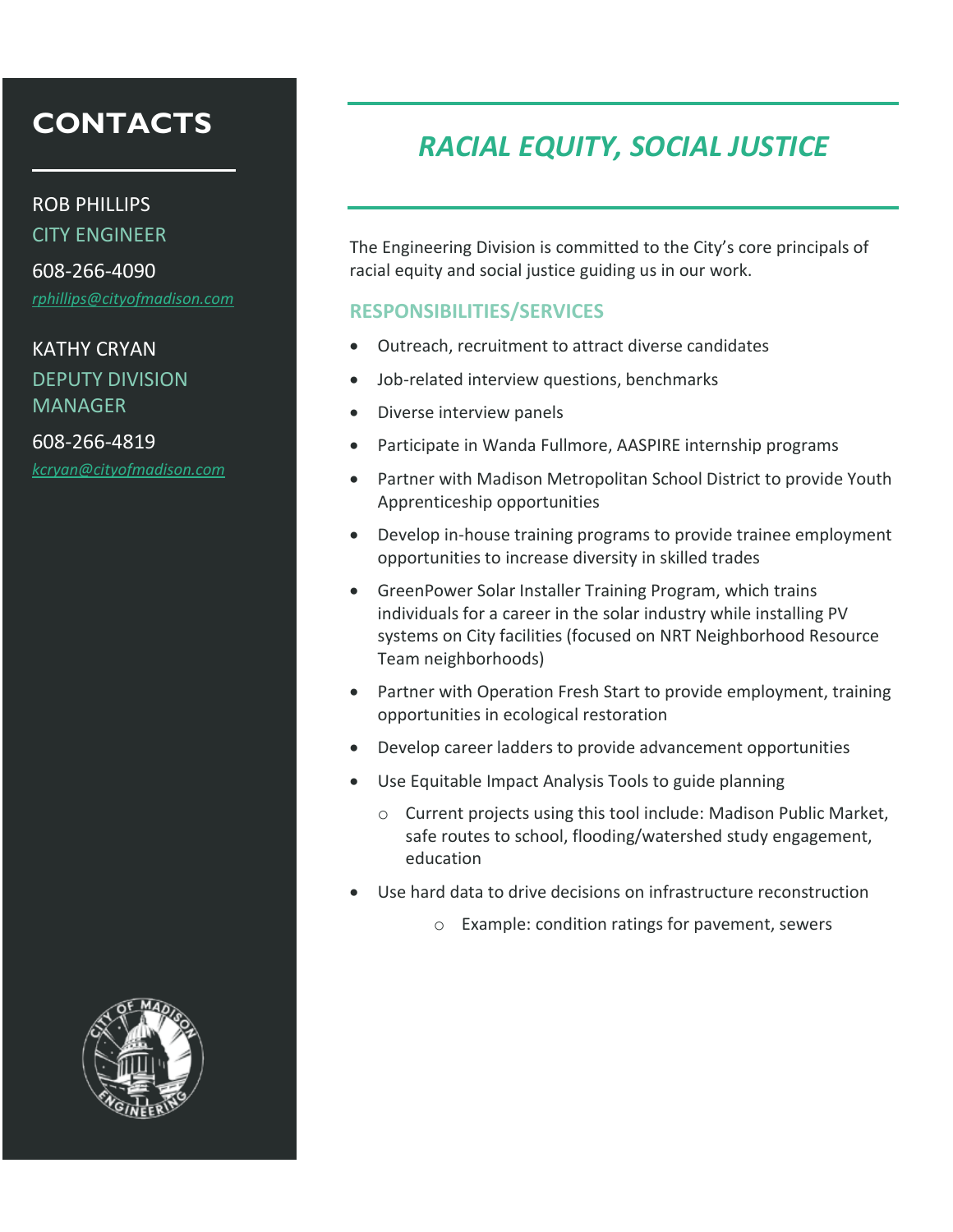BRYNN BEMIS HYDROGEOLOGIST

608-267-1986 *[bbemis@cityofmadison.com](mailto:bbemis@cityofmadison.com)*

### *ENVIRONMENTAL*

*CITY-COUNTY BUILDING, 115 210 MARTIN LUTHER KING, JR. BLVD MADISON, WI 53703*

The mission of the Environmental Section is to provide for the sustainable management and remediation of contamination on Cityowned land and in the right of way. The goal is to protect human health and the environment by complying with State and Federal environmental cleanup laws.

Brynn Bemis helps navigate a broad range of questions surrounding issues of environmental contamination for the Madison community. She can help alders in navigating the environmental issues around contamination sites like the Garver Feed Mill, Madison Kipp, Oscar Mayer, the Public Market and the Air National Guard PFAS study.

#### **RESPONSIBILITIES/SERVICES**

- Works with Engineering Operations to manage environmental monitoring of the City's five closed landfills: Sycamore, Demetral, Olin/Quann, Mineral Point and Greentree hills
- Conducts environmental screening of properties being dedicated to or purchased by the City. This is so the City knows what it's buying and the implications of buying contaminated property.

- Promotes redevelopment of contaminated properties by applying for State and Federal brownfield assistant grants
- Manages contaminated soil, groundwater involved with City or roadway construction projects

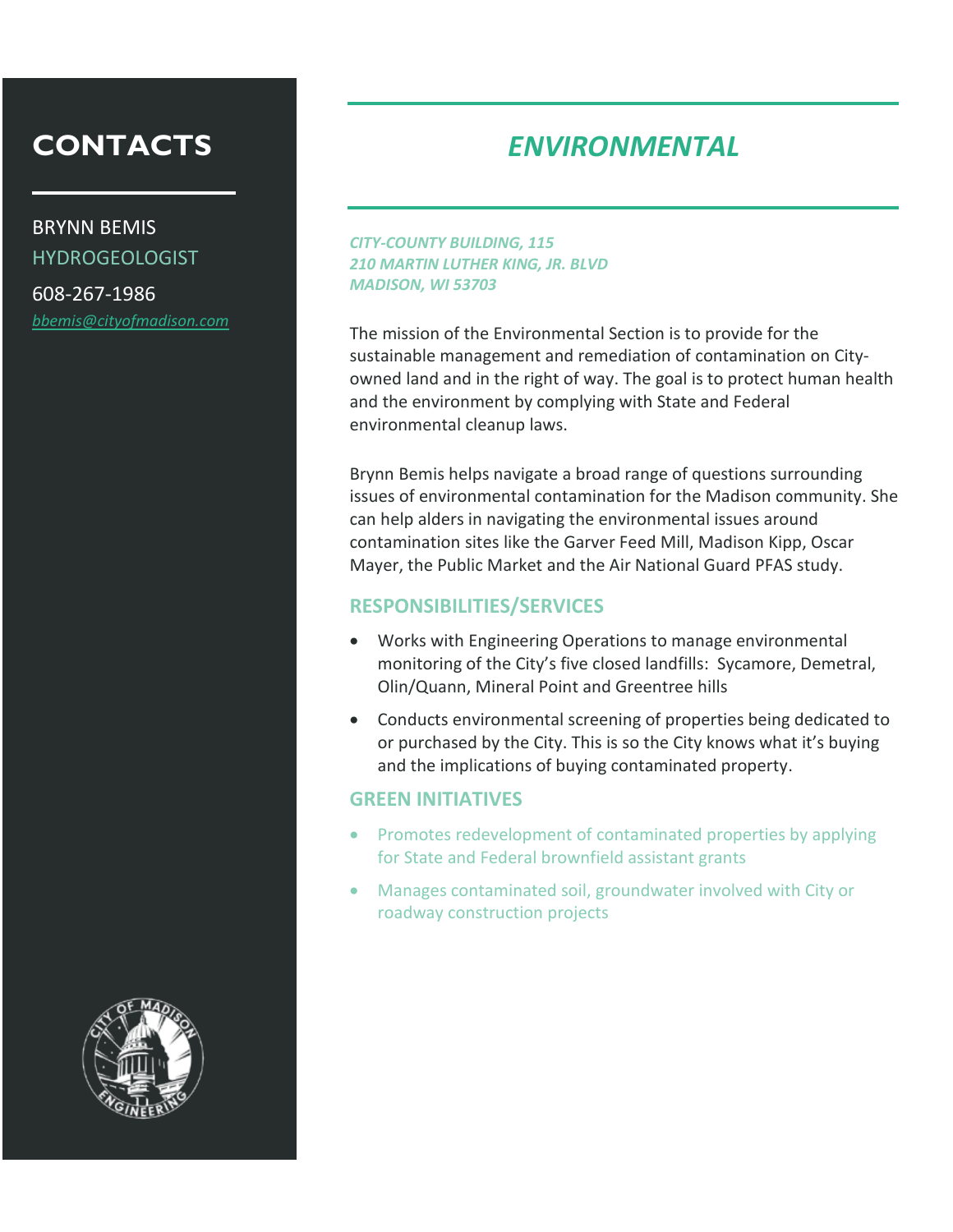CHRIS PETYKOWSKI PRINCIPAL ENGINEER

608-267-8678 *[cpetykowski@cityofmadison.com](mailto:cpetykowski@cityofmadison.com)*

CHRISTY BACHMANN PRINCIPAL ENGINEER

608-266-4095 *[cbachmann@cityofmadison.com](mailto:cbachmann@cityofmadison.com)*



### *TRANSPORTATION DESIGN, PROJECT MANAGEMENT*

*CITY-COUNTY BUILDING, 115 210 MARTIN LUTHER KING, JR. BLVD MADISON, WI 53703*

The mission of the Transportation Design and Project Management Section is to plan, design, construct, and maintain high-quality infrastructure related to transportation.

The work of this section ensures continued safe and reliable transportation infrastructure. Our design section is different from the [City's Transportation Department](https://www.cityofmadison.com/transportation) (which includes [Traffic Engineering,](http://www.cityofmadison.com/trafficengineering/) [Parking Utility,](https://www.cityofmadison.com/parking-utility) [Metro Transit\)](http://www.cityofmadison.com/metro).

#### **RESPONSIBILITIES/SERVICES**

- Street, bike path, bridge, sidewalk design
- Tracks condition of streets, sidewalks, roadway bridges, pedestrian/bike paths, pedestrian/bike overpasses, underpasses, railroad crossings
- Repairs streets, sidewalks, bike paths, bridges
- Reviews private development related to right of way
- Reviews design-required improvements of right of way
- Provides overall coordination for most transportation projects
- Makes responsible, efficient use of public funds for projects
- Positions the City as a leader in creating bicycle, pedestrian-friendly solutions to improve safety

- Tests permeable pavement, sidewalks
- Installs structural terraces to support uncompact soil for maximum tree root growth
- Installs bicycle facilities to promote healthy alternatives for transportation
- Recycles pavement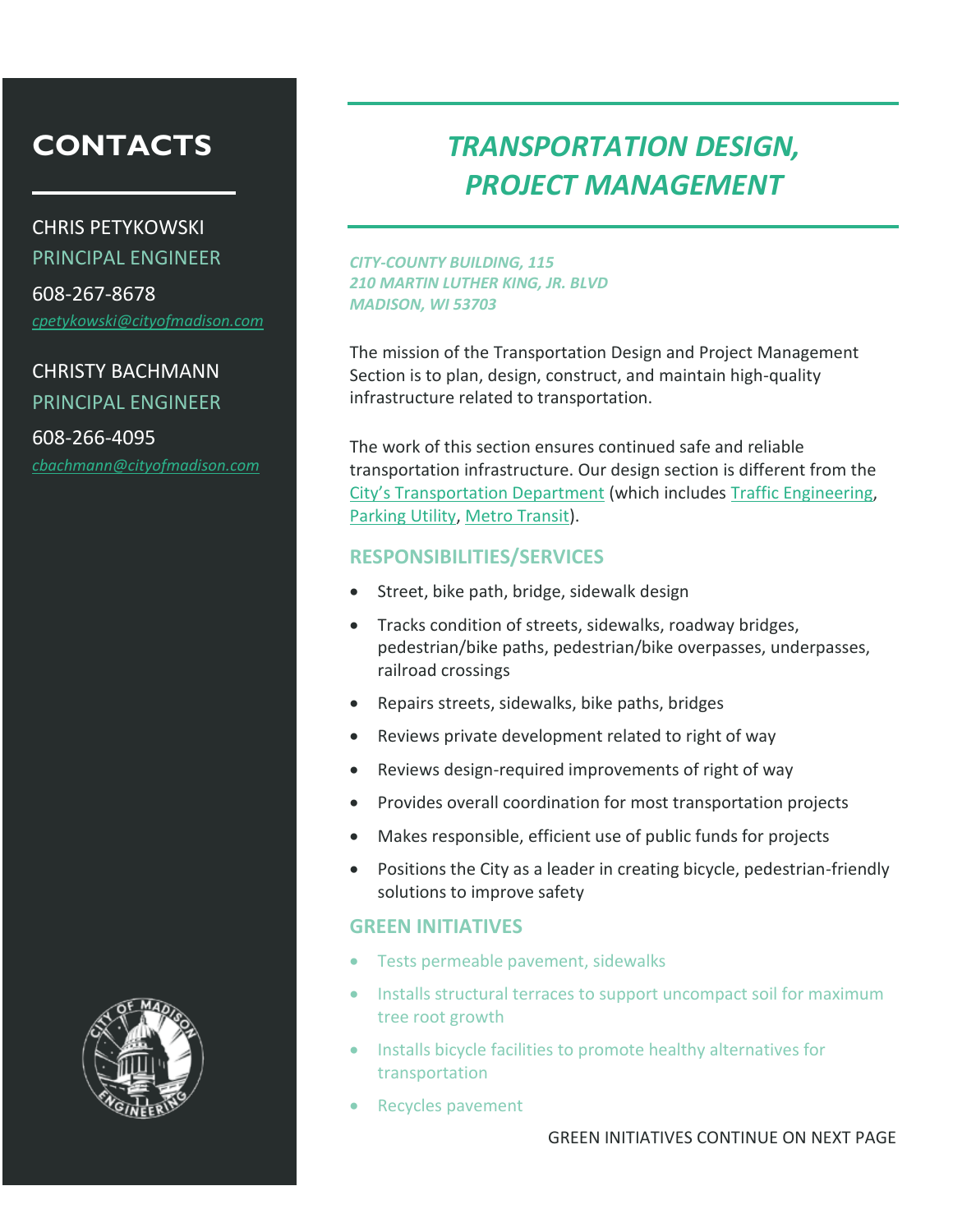### **TRANSPORTATION DESIGN, PROJECT MANAGEMENT GREEN INITIATIVES CONTINUED**

- Provides aesthetic improvement to bridges
- Adopt-a-Median Program
- Median Landscaping Program
- Safe Routes Grant Program, started in 2016 to increase sidewalk use and pedestrian activity in neighborhoods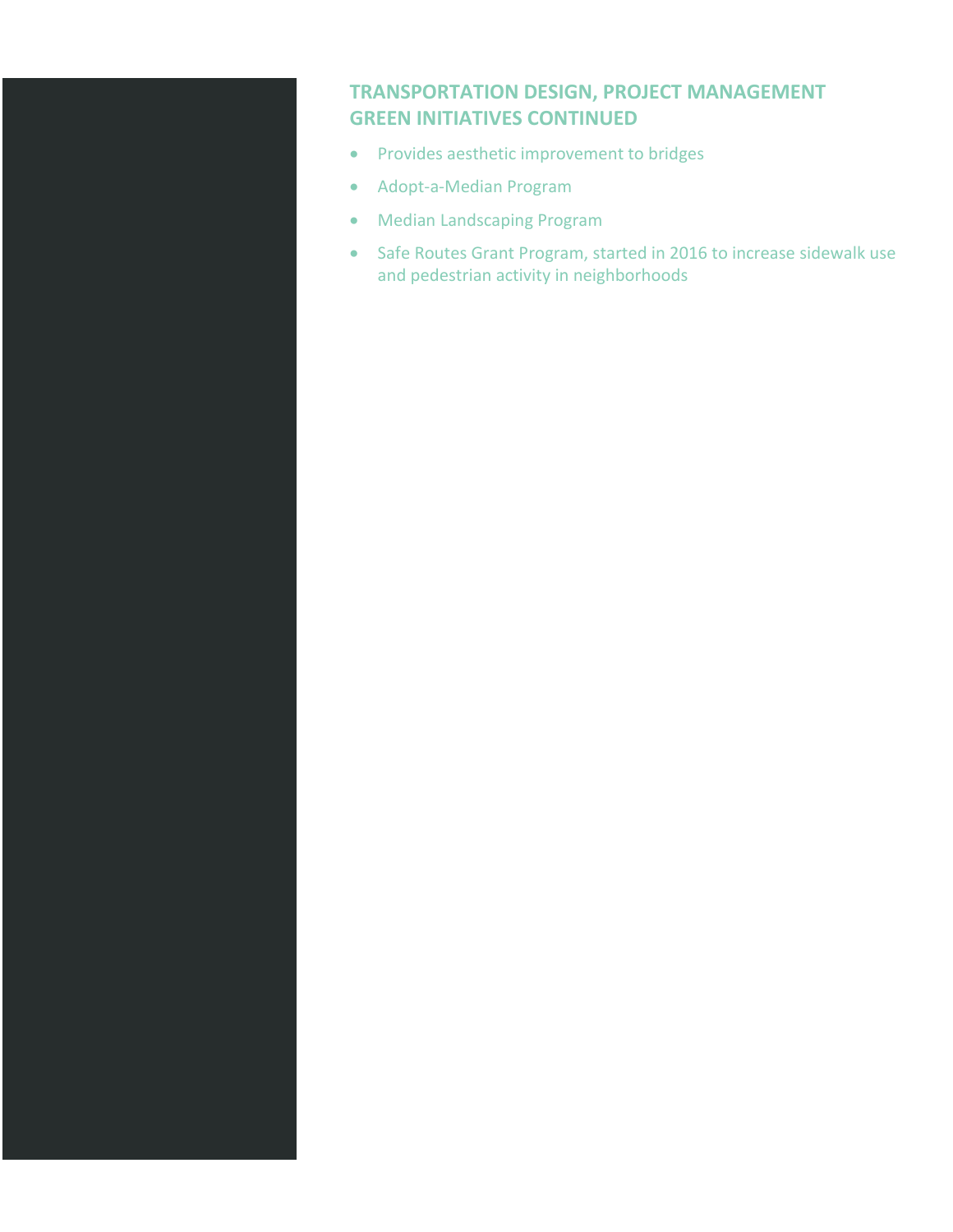JANET SCHMIDT PRINCIPAL ENGINEER

608-261-9688 *[jschmidt@cityofmadison.com](mailto:jschmidt@cityofmadison.com)*

GREG FRIES DEPUTY CITY ENGINEER

608-267-1199 *[gfries@cityofmadison.com](mailto:gfries@cityofmadison.com)*



### *STORMWATER UTILITY*

*CITY-COUNTY BUILDING, 115 210 MARTIN LUTHER KING, JR. BLVD MADISON, WI 53703*

The mission of the Stormwater Utility Section is to manage stormwater services to the public, while maintaining an equitable rate structure. The goal is to reduce flooding and improve the water quality of lakes and streams.

This section works a lot with drainage issues, questions and concerns from residents and works to provide guidance or help if possible. On a watershed level, this section works on flooding issues.

#### **RESPONSIBILITIES/SERVICES**

- Stormwater collection
- Water quality
- Flood control/modeling
- Maintenance of existing storm sewer, drainage system, design
- Permitting, construction of ponds, greenways, shorelines and raingardens
- Manages leaf studies to quantify the amount of Phosphorous from leaves in stormwater runoff for different leaf collection techniques
- **•** Erosion control permitting, compliance for City
- Neighborhood planning process, pertaining to stormwater, water quality
- Private development review, pertaining to stormwater, water quality
- Design of new, replacement storm sewer infrastructure

- Shares when rain gardens are possible with residents impacted by streets projects
- Green Infrastructure Pilot Project
- Permeable Pavement Testing
- SaltWIse program: certification that helps train private snow removal companies, public agency employees to reduce salt use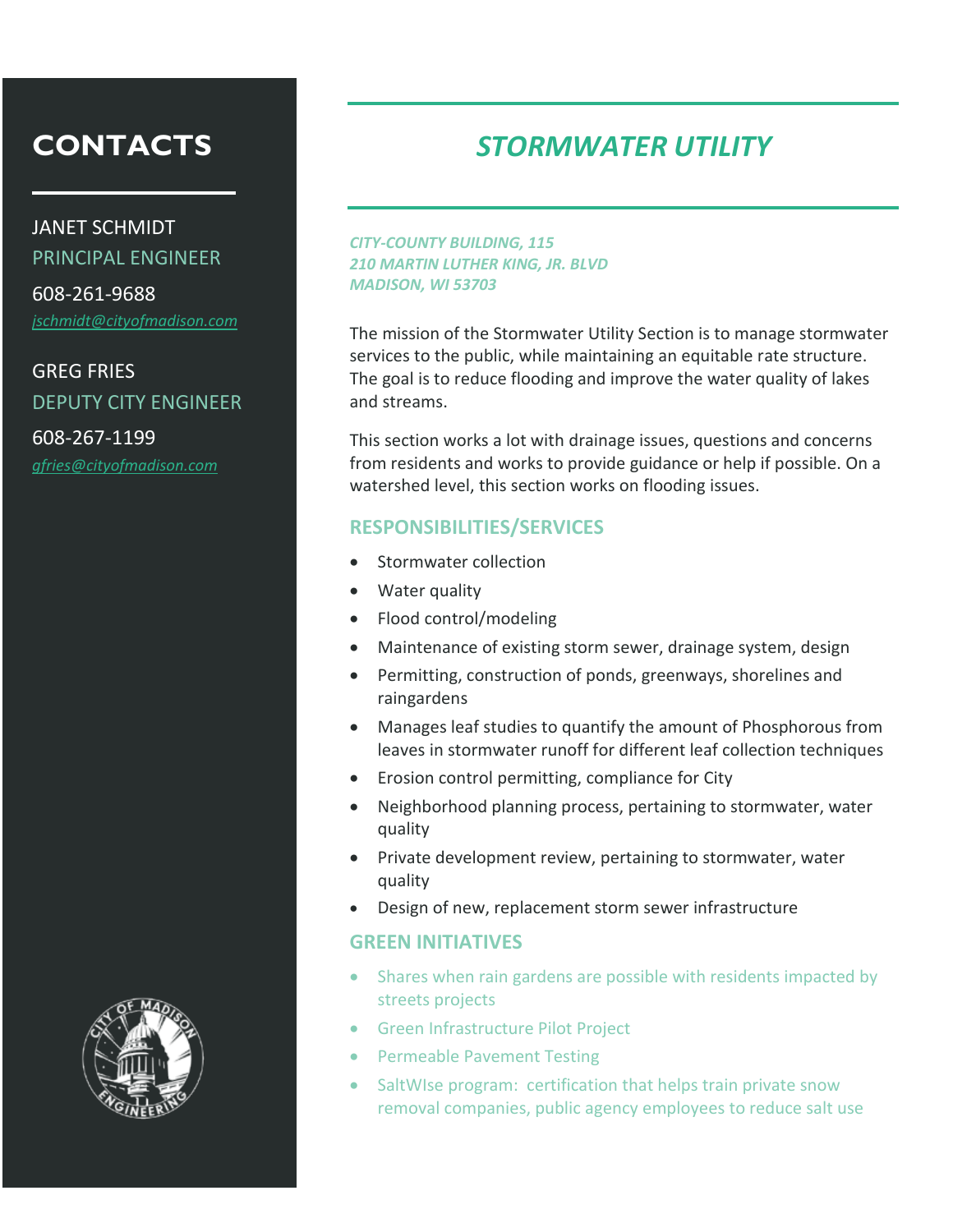#### GREEN INITIATIVES CONTINUE ON NEXT PAGE

#### **STORMWATER UTILITY GREEN INITIATIVES CONTINUED**

- Engineering Prairie Plantings Program, where we plant greenways, ponds with native seed mixes to provide habitat for pollinators, improve infiltration, filter pollutants before sending water into the lake system
- Native vegetation mat installation
	- o Example: Willow Creek sediment trap on UW Campus
- Engineering Managed Meadow Program
	- o Began in 2012, where our staff maintains land that is mowed selectively to preserve flowering natives for pollinators
	- o Targets invasive species Native vegetation mat installation
- Greenway Vegetation Coordinator position created in 2018
	- o Expert on staff to improve vegetation on Eng.-owned land
- Engineering Restoration Internship created in 2019
	- o Interns will work on Eng.-owned land to help with maintaining greenways, plant new prairie sites
	- o College students
- Operation Fresh Start created in 2016
	- o Program that helps Eng. Operation crews to work on greenways and restoration projects on Eng. Land
	- o High school students
- Rain Garden Program
- Terrace Rain Garden Program
- Shoreline restorations
- Regenerative Swale Conveyance projects
- Bioretention with art instillation projects
	- o Example: Entrance of Wingra Park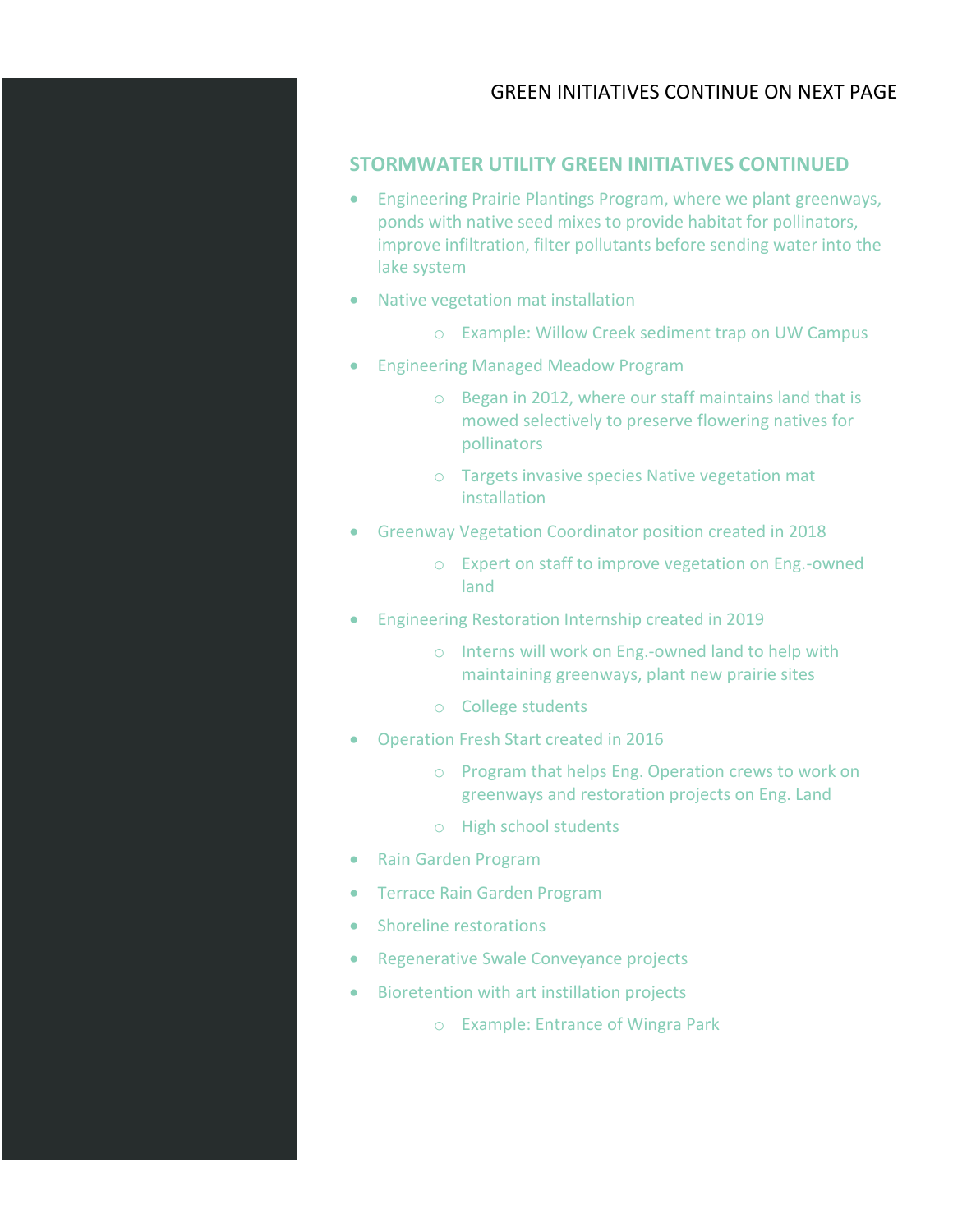MARK MODER PRINCIPAL ENGINEER

608-261-9250 *[mmoder@cityofmadison.com](mailto:mmoder@cityofmadison.com)*

GREG FRIES DEPUTY CITY ENGINEER

608-267-1199 *[gfries@cityofmadison.com](mailto:gfries@cityofmadison.com)*



### *SANITARY SEWER UTILITY*

*CITY-COUNTY BUILDING, 115 210 MARTIN LUTHER KING, JR. BLVD MADISON, WI 53703*

The mission of the Sanitary Sewer Utility Section is provide safe, reliable, efficient and cost-effective collection of wastewater. This section is responsible for the sanitary sewer system. These services and programs protect the safety and welfare of the public and natural environment.

The system is a series of pipes and pumping stations that take wastewater from homes and businesses and deliver it to the Madison Metropolitan Sewage District for treatment of the wastewater.

#### **RESPONSIBILITIES/SERVICES**

- Reviews all individual lot improvements for City's sanitary sewer capacity impacts
- Replaces sewer facilities to handle the development with street reconstructions
- Designs sewer size and lay out sewer mains for new subdivision development
- Designs sewer associated with street reconstruction projects
- Evaluates sewer camera footage, data to prioritize which areas of the City are in greatest need for sewer improvements
- Completes Capacity Analysis Studies often involved with redevelopment projects
- Identifies sources of Clearwater (non-sanitary flow) entering City sewer

- Piloting a project for installation of sanitary backflow preventers on sanitary pipes
- Uses cured in place pipe lining to reduce cost, environmental impact of open cut pipe replacement methods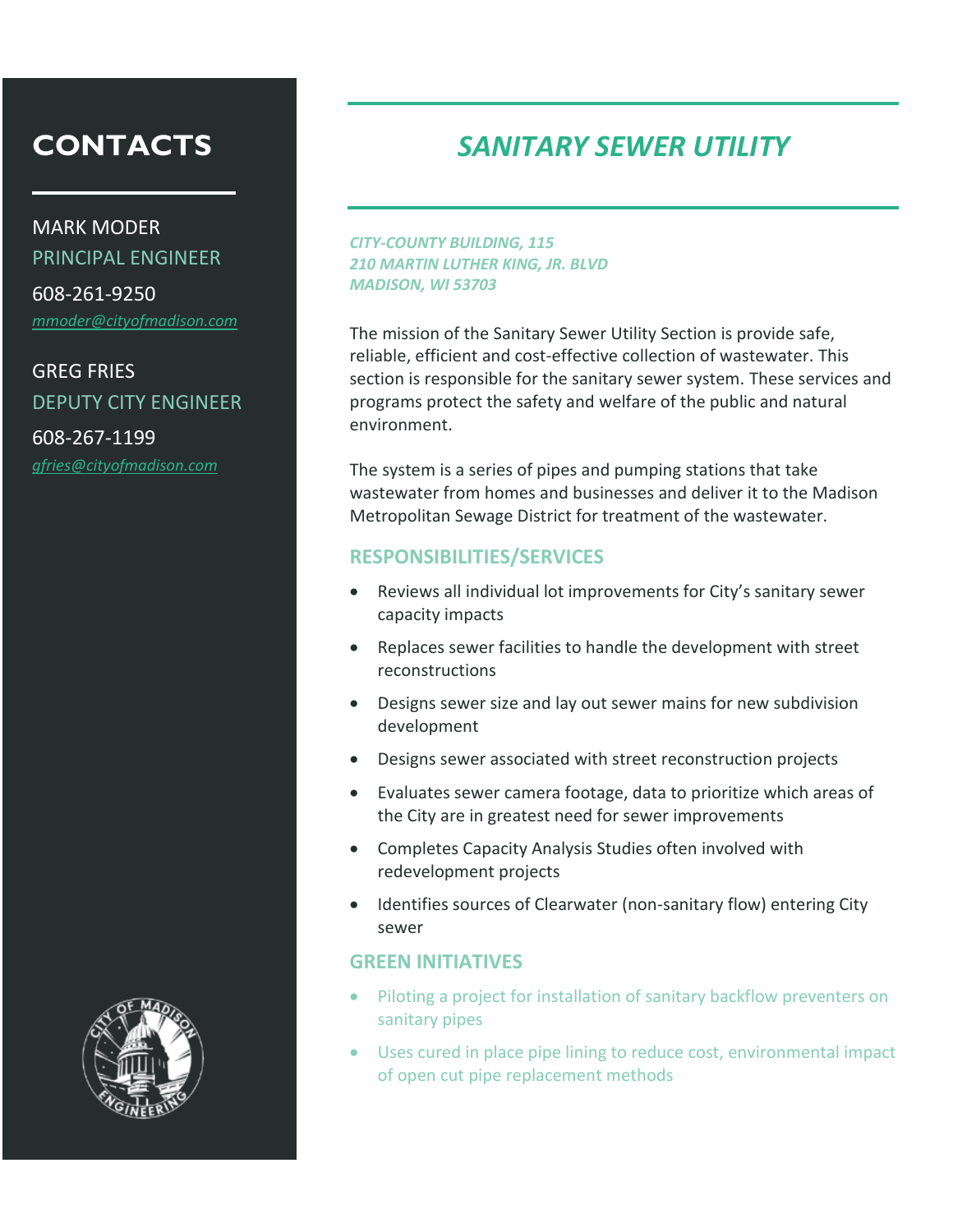#### ERIC PEDERSON

MAPPING/GIS COORDINATOR

608-266-4056 *[epederson@cityofmadison.com](mailto:epederson@cityofmadison.com)*

KATHY CRYAN DEPUTY DIVISION **MANAGER** 

608-266-4819 *[kcryan@cityofmadison.com](mailto:kcryan@cityofmadison.com)*



### *MAPPING AND GIS*

*LARRY D. NELSON ENGINEERING OPERATIONS FACILITY 1600 EMIL STREET MADISON, WI 53713*

The Mapping and GIS Section supports all other sections in the Engineering Division as well as other City agencies. All projects begin with preliminary planning and surveying and end with the mapping of what was built. This is often referred to as a Geographic Information System or GIS.

#### **RESPONSIBILITIES/SERVICES**

- City's official map (a map of all City Right of Ways, easements, properties)
- Ownership Parcel Maps
- Assembles, maintains storm sewer records
- Assembles, maintains sanitary sewer records
- Collaborates with other Public Works agencies on public snow routes for removal
- Develop public mow routes
- Works with other Public Works agencies on public mowing
- Keeps, maintains and preserves public land survey monument records
- Pavement data, centerlines, bridges
- Reviews new subdivisions, land divisions and property developments
- Assign addresses to residents, any new property in the City

- Works with IT to develop digital story/map books to reduce internal City agency printing of paper maps
- Leads City agencies out of legacy paper environment into digital world from mapping perspective
- Encourages electronic plans/records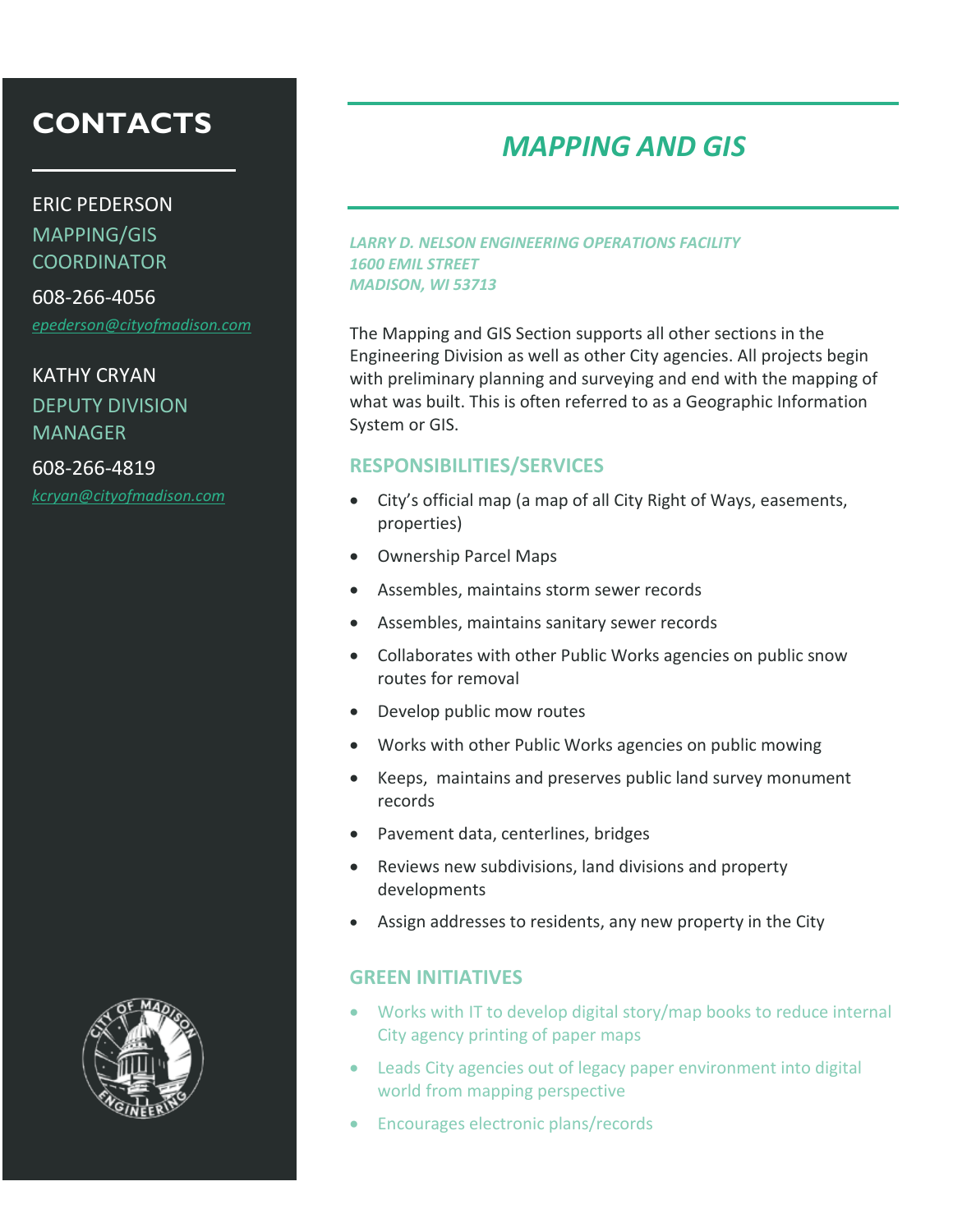### JAY SCHLIMGEN OPERATIONS SUPERVISOR

608-266-4819 *[jschlimgen@cityofmadison.com](mailto:jschlimgen@cityofmadison.com)*

### KATHY CRYAN DEPUTY DIVISION MANAGER

608-266-4819 *[kcryan@cityofmadison.com](mailto:kcryan@cityofmadison.com)*



### *INFRASTRUCTURE OPERATIONS*

*LARRY D. NELSON ENGINEERING OPERATIONS FACILITY 1600 EMIL STREET MADISON, WI 53713*

The mission of the Infrastructure Operations Section is to eliminate preventable infrastructure issues while protecting the health and safety of citizens and the environment. The section also focuses on protecting citizens' investment by maximizing the useful life, capacities of infrastructure.

#### **RESPONSIBILITIES/SERVICES**

- Maintains sanitary sewer system
	- o Cleaning, televise pipe condition
	- o Sewer back up, overflow response
	- o Utility locating and marking
	- o Inspection for sewer pipe lining
- Maintains storm sewer system
	- o Cleaning and Televised Pipe Condition
	- o Plugged Inlets, debris/snow, ice
	- o Small scale drainage improvement projects
	- o Flood response
	- o Greenway mowing
	- o Utility locating and marking
- Closed landfill monitoring, maintenance
- Waste oil site maintenance
- Bike path snow removal (shared with Parks Dept.)
- Building demolitions
- Repairing pipes, other infrastructure

GREEN INITIATIVES BEGIN ON NEXT PAGE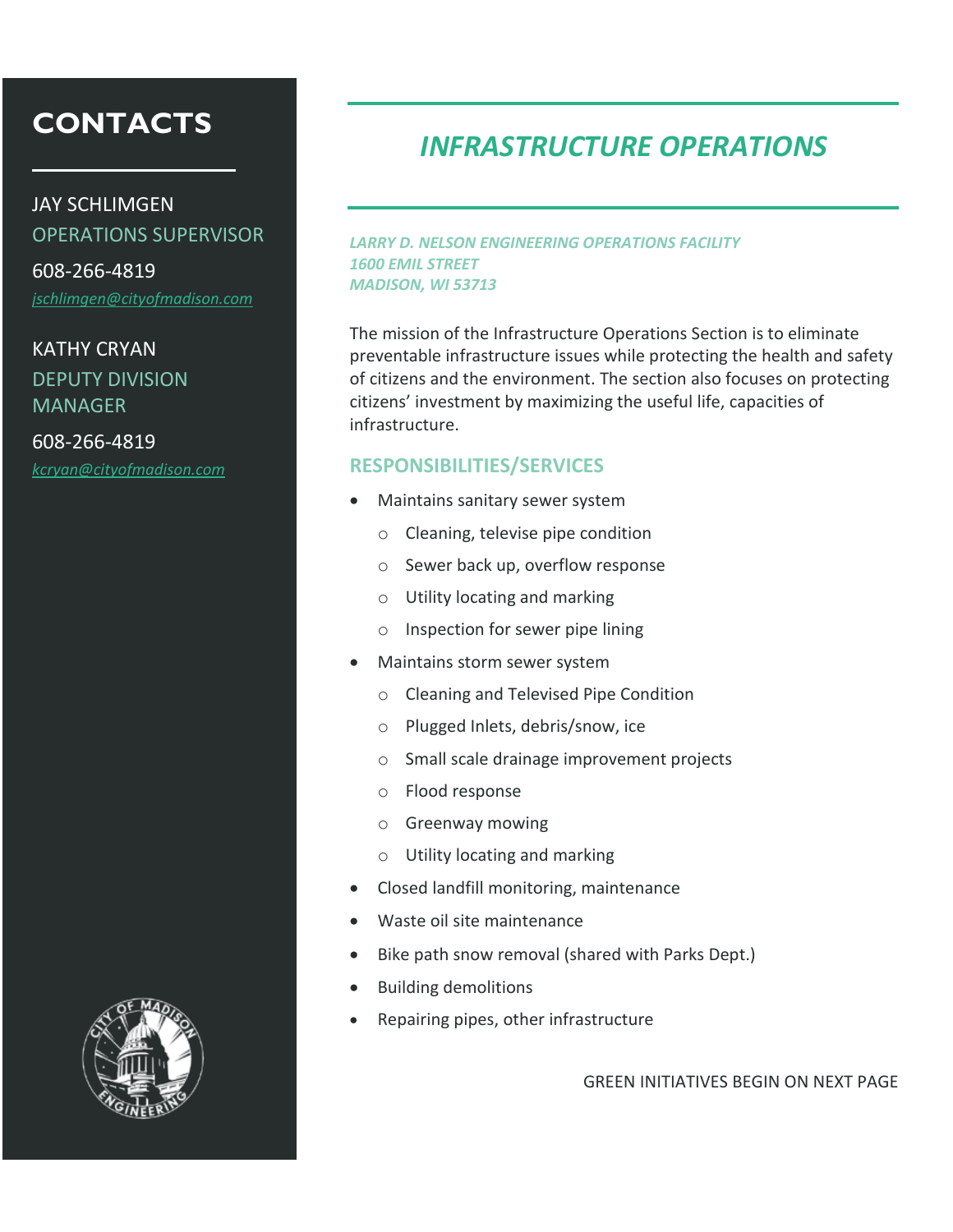STEPHEN KING

FACILITIES COORDINATOR

608-266-5927 *[srking@cityofmadison.com](mailto:srking@cityofmadison.com)*

KATHY CRYAN DEPUTY DIVISION **MANAGER** 

608-266-4819 *[kcryan@cityofmadison.com](mailto:kcryan@cityofmadison.com)*

#### **INFRASTRUCTURE OPERATIONS GREEN INITIATIVES**

- Trenchless technologies to repair, rehabilitate existing sanitary, storm sewers, install new facilities
- Scheduled spring, fall cleaning of catch basin, specialized storm treatment structure to prevent sediment, contaminants from reaching surface waters
- Fleet: right-sizing, hybrid, electric vehicles, GPS to eliminate unnecessary trips, idling to reduce fuel usage and carbon emissions
- Stormwater greenway/pond mowing strategies to reduce woody growth to promote infiltration, provide habitat for ground nesting songbirds, monarch butterflies, pollinators

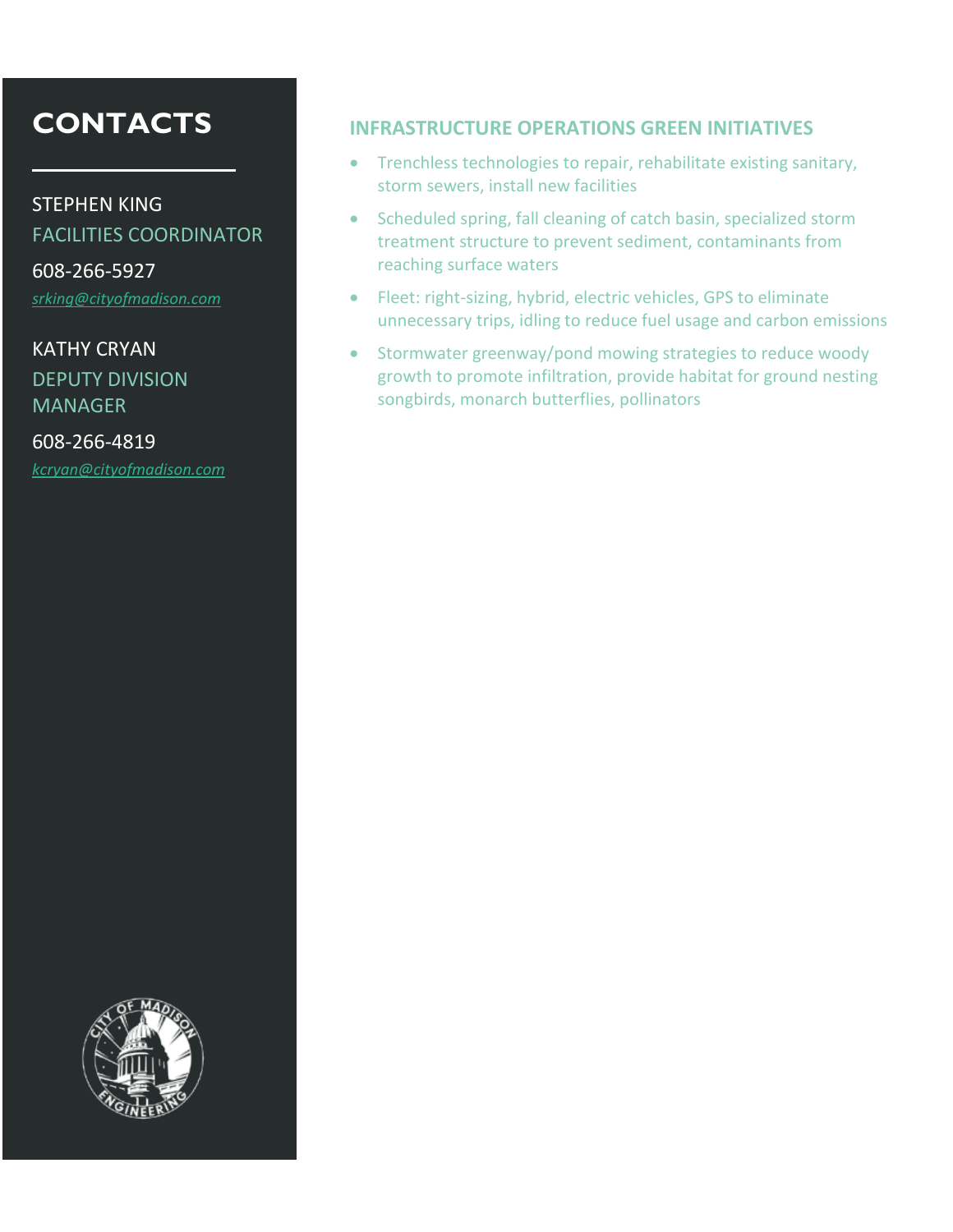KATHY CRYAN DEPUTY DIVISION **MANAGER** 

608-266-4819 *[kcryan@cityofmadison.com](mailto:kcryan@cityofmadison.com)*

### *FACILITIES OPERATIONS, MAINTENANCE*

*LARRY D. NELSON ENGINEERING OPERATIONS FACILITY 1600 EMIL ST. MADISON, WI 53713*

The Facilities Operations and Maintenance Section is responsible for the maintenance and operational oversight of City-owned facilities. This section strives to improve energy efficiency while providing a safe and healthy working environment. It also prioritizes protecting the citizen's investment by maximizing the useful life and capacity of our facilities.

#### **RESPONSIBILITIES/SERVICES**

- Preventive Maintenance
- Repairs
- System and component replacement, retrofits and upgrades with a focus on energy efficiency, renewable energy
- Provides custodial services
- Building access control systems
- GreenPower Solar Installer Training Program
- Oversight on city-owned buildings including:
	- o Madison Municipal Building (MMB)
	- o Fairchild Building
	- o Six district police stations
	- o Police Training Facility
	- o Fire Administration
	- o 14 fire stations
	- o Seven Public Works facilities
	- o Madison Senior Center
	- o Six parking ramps
	- o Two leased facilities
	- o Various storage buildings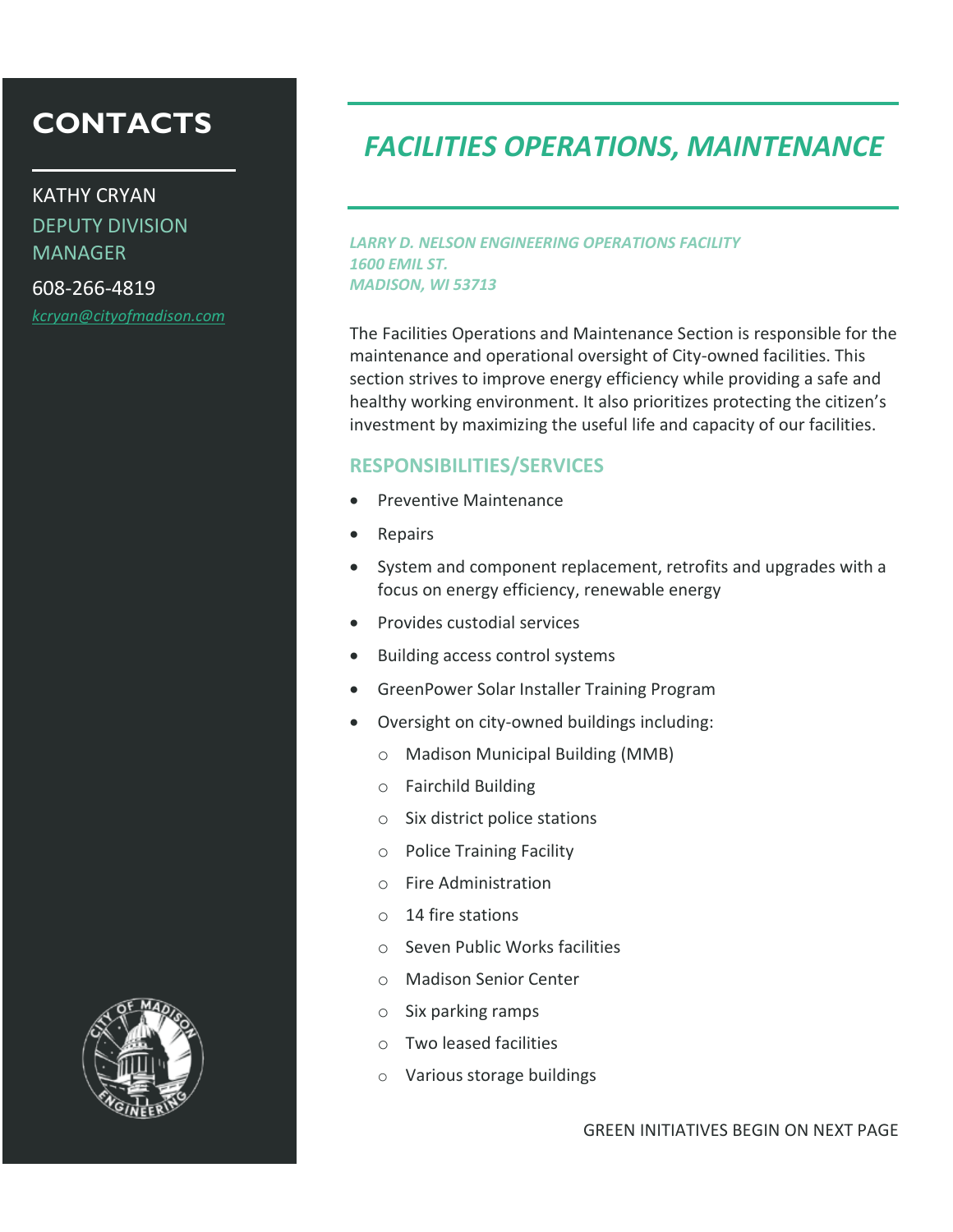#### **GREEN INITIATIVES FOR FACILITIES OPERATION, MAINTENANCE**

- Pro-active, scheduled preventative maintenance to make sure energy using systems are operating in the best condition
- Building Automation System to optimize building performance, energy utilization
- Adding or converting current lights to LEDs whenever possible
- HVAC replacements, upgrades (e.g., high efficiency, self-modulating condensing boilers, perimeter radiant heat)
- Renewable energy installations (Photo voltaic) solar thermal hot water systems
- **GreenPower Solar Training Program**
- **•** Green Cleaning Program

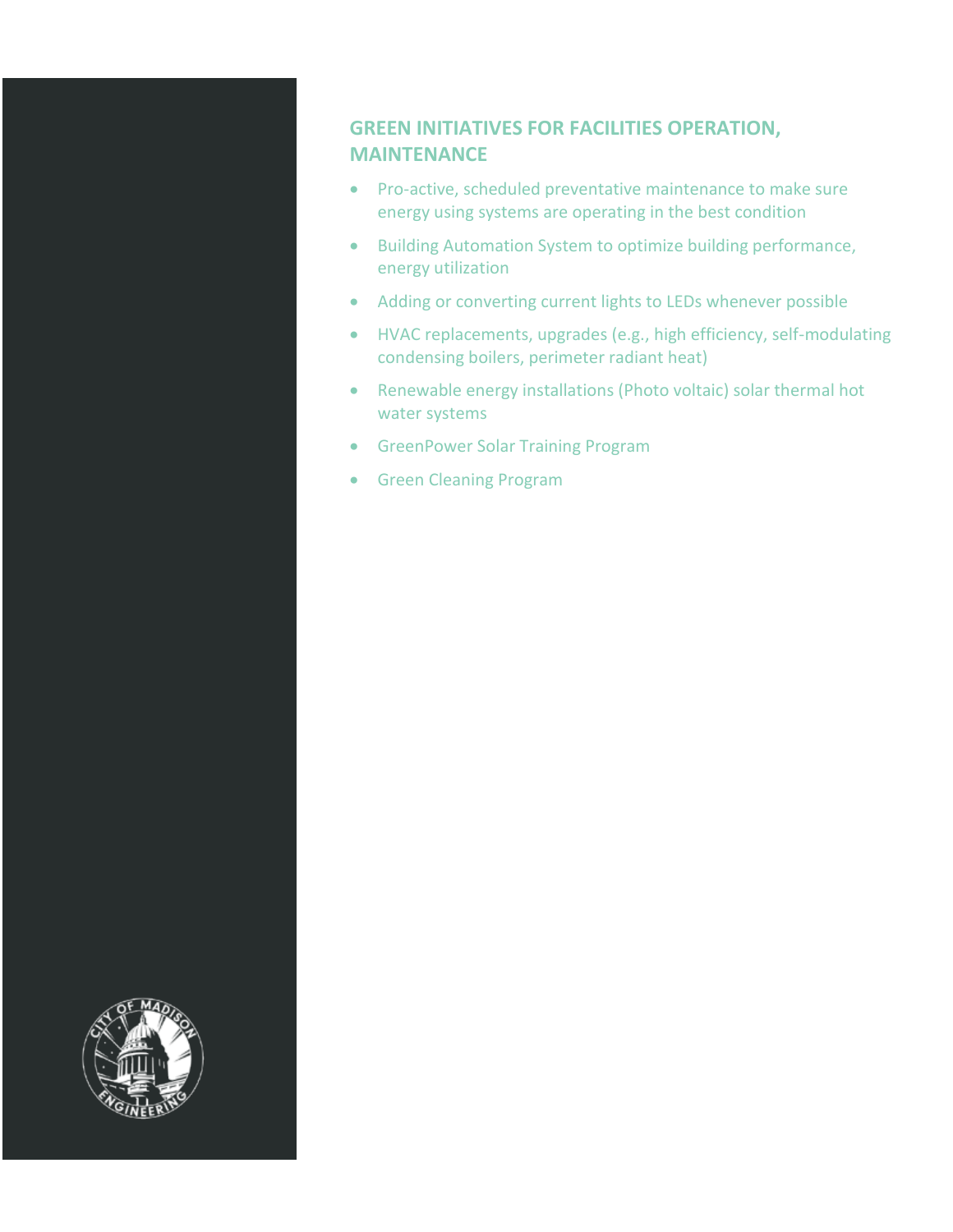JOHN FAHRNEY PRINCIPAL ENGINEER 608-266-9091 *[jfahrney@cityofmadison.com](mailto:jfahrney@cityofmadison.com)*

### GREG FRIES DEPUTY CITY ENGINEER

608-267-1199 *[gfries@cityofmadison.com](mailto:gfries@cityofmadison.com)*



### *CONSTRUCTION INSPECTION*

*LARRY D. NELSON ENGINEERING OPERATIONS FACILITY 1600 EMIL STREET MADISON, WI 53713*

The Construction Inspection Section provides an on-site City of Madison representative for Public Works construction projects. This person makes sure the contractor follows contract requirements for the job.

#### **RESPONSIBILITIES/SERVICES**

- Monitors, inspects contractor work on City public works construction
- Staff responds to questions, complaints from residents impacted by construction projects
- Survey layout for new, proposed construction projects
- Complete as-built records of construction for mapping/records
- Inspect all work on new private construction in the public Right of Way (new areas of development, redevelopment projects that affect sidewalk or streets)
- Manage the annual Citywide sidewalk program
- Manage City Resurfacing Program

#### **GREEN INITIATIVES**

 Abides by standard specifications for public works construction: recycles 90 percent of all concrete, including pavement, curb and gutter and sidewalk, and asphalt pavement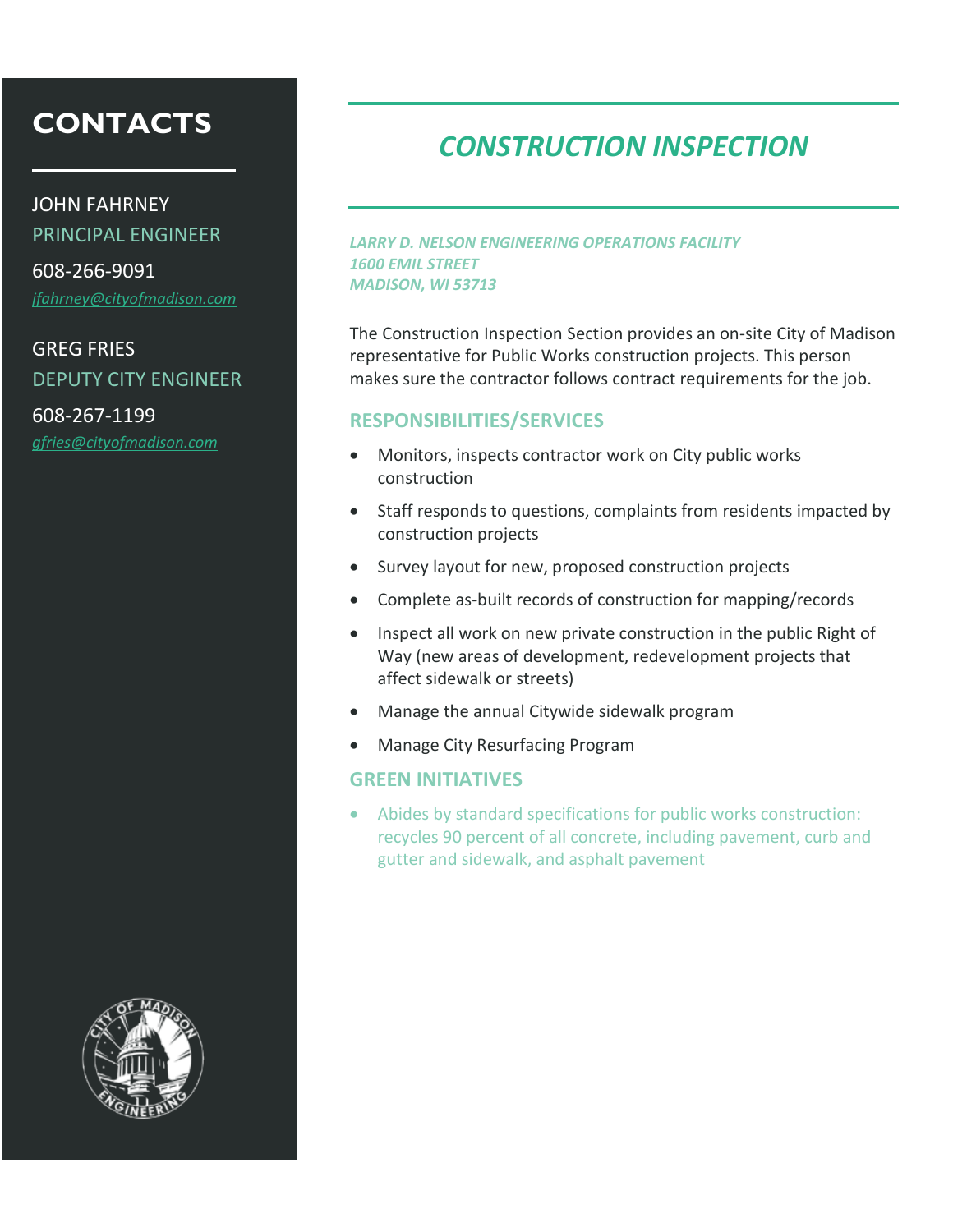BRYAN COOPER PRINCIPAL ARCHITECT

608-261-5533 *[bcooper@cityofmadison.com](mailto:bcooper@cityofmadison.com)*

### GREG FRIES DEPUTY CITY ENGINEER

608-267-1199 *[gfries@cityofmadison.com](mailto:gfries@cityofmadison.com)*



### *FACILITIES MANAGEMENT*

*CITY-COUNTY BUILDING, 115 210 MARTIN LUTHER KING, JR. BLVD MADISON, WI 53703*

Facilities Management Section designs new facilities and works to maintain the City's existing building infrastructure by undertaking repairs, such as roof replacements, windows replacements, carpeting, and painting.

In all projects and programs, Facilities Management strives to create buildings that are leading our community through advancements in energy efficiency and renewable energy.

#### **RESPONSIBILITIES/SERVICES**

- Manages city building projects such as remodeling, new construction and capital upgrades
- Works on larger remodeling projects that extend the life of the City's infrastructure
- Saves energy and lower energy bills for City agencies through energy management strategies and capital improvements.
- Tracks energy for all city operations and trains staff in building management

- Achieve LEED Green Building Rating System for all major remodels and new construction
- Incorporates renewable energy in many remodels and new construction projects
- Incorporates other green building elements such as green roofs in many city building projects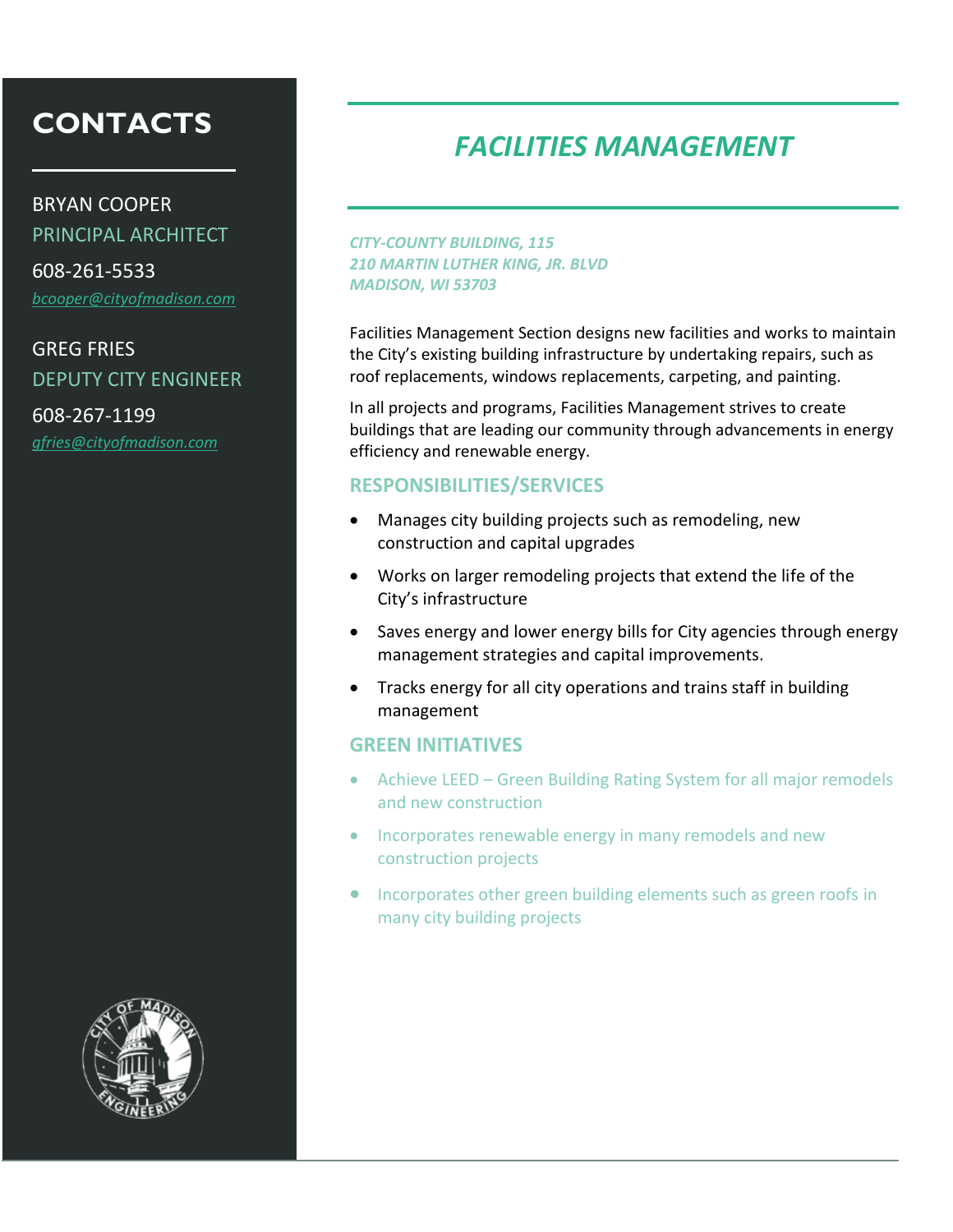ROB PHILLIPS

CITY ENGINEER

608-266-4090 *[rphillips@cityofmadison.com](mailto:rphillips@cityofmadison.com)*

#### STEVE DANNER-RIVERS

ENGINEERING

FINANCIAL OFFICER

608-261-9689 *[sdannerrivers@cityofmadison.com](mailto:sdannerrivers@cityofmadison.com)*

### *CAPITAL BUDGET*

*The Engineering Division is responsible for the creation of six Capital Budgets annually. This means the Division requests funds for six different sections based on projects the city needs. Below is a list of the breakdown of the six budgets.*

- Engineering: Bicycle & Pedestrian
	- o Sidewalks
	- o Bike paths
- Engineering: Facilities Management
	- o Construction
	- o Renovation of City facilities
- Engineering: Major Streets
	- o Construction
	- o Reconstruction
	- o Maintenance of City streets
	- o Maintenance of bridges
- Engineering: Other Projects
	- o Miscellaneous engineering projects
- **•** Sewer Utility
	- o Sanitary sewer infrastructure improvements
- Stormwater Utility
	- o Stormwater infrastructure improvements
	- o Greenways
	- o Ponds

*[cityofmadison.com/budget/2019/adopted-capital](http://www.cityofmadison.com/budget/2019/adopted-capital)*

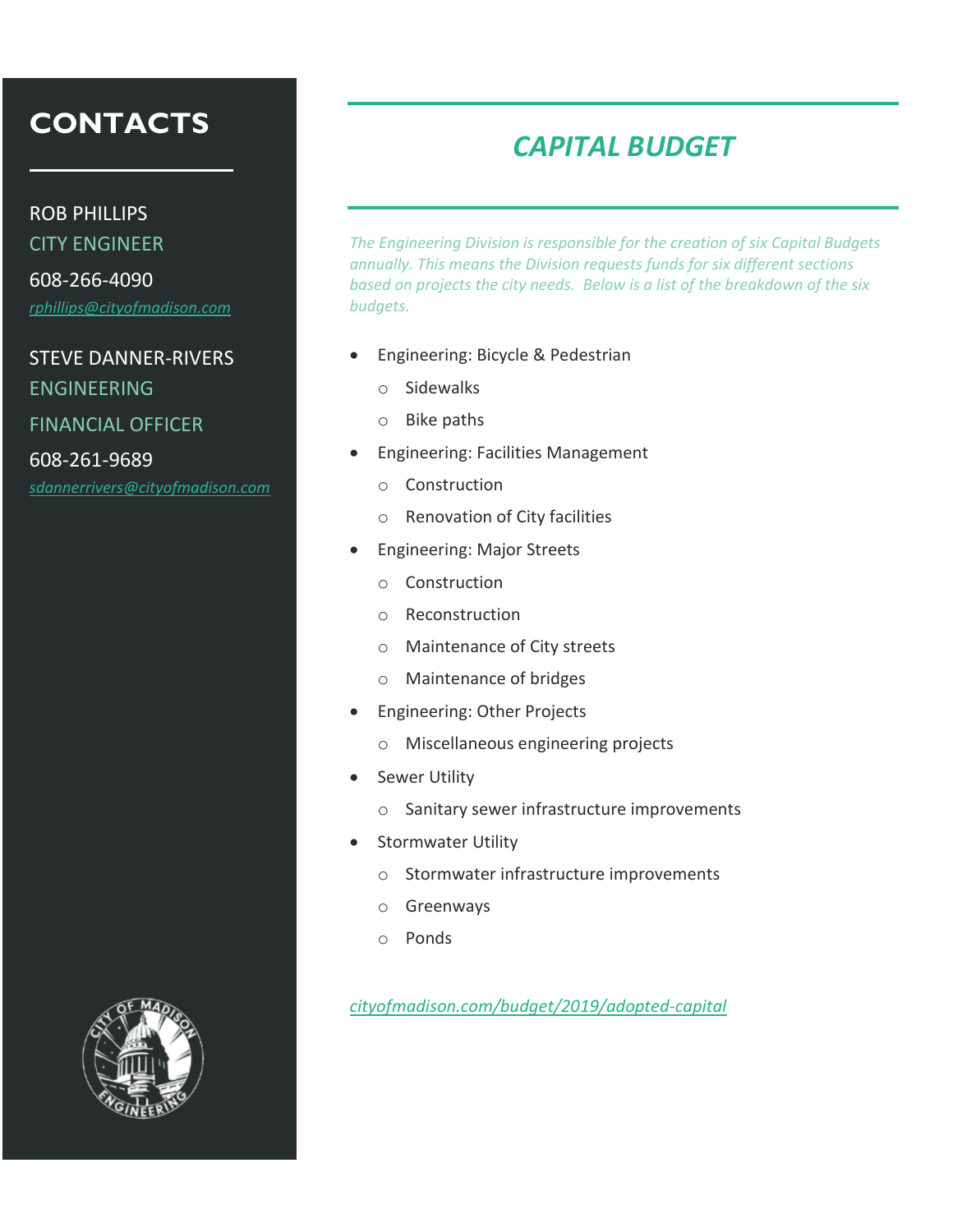CHRIS PETYKOWSKI PRINCIPAL ENGINEER

608-267-8678 *[cpetykowski@cityofmadison.com](mailto:cpetykowski@cityofmadison.com)*

CHRISTY BACHMANN PRINCIPAL ENGINEER

608-266-4095 *[cbachmann@cityofmadison.com](mailto:cbachmann@cityofmadison.com)*

JOHN FAHRNEY PRINCIPAL ENGINEER

608-266-9091 *[jfahrney@cityofmadison.com](mailto:jfahrney@cityofmadison.com)*

### MARK MODER PRINCIPAL ENGINEER

608-261-9250 *[mmoder@cityofmadison.com](mailto:mmoder@cityofmadison.com)*

JANET SCHMIDT PRINCIPAL ENGINEER 608-261-9688

*[jschmidt@cityofmadison.com](mailto:jschmidt@cityofmadison.com)*



# *CONSTRUCTION PROJECTS*

*Stay updated on road (and other) projects:* 

- *[cityofmadison.com/get-around/road-works](https://www.cityofmadison.com/get-around/road-works)*
- *[cityofmadison.com/projects](https://www.cityofmadison.com/projects)*

#### **PROCESS FOR ROAD CONSTRUCTION**

*CONTACT: CHRIS PETYKOWSKI, CHRISTY BACHMANN*

- 1. Neighborhood meetings
- 2. Establish the assessments
	- o Common Council sets an assessment district
	- o Public Hearing on special assessments before the Board of Public Works
	- o Public Hearing on special assessments before the Common Council
- 3. Construction
- 4. Finalizing Assessments
- 5. Payments
- 6. 5-15-year payback, depending on project
- 7. 2019 interest rate, 4 percent

#### **OTHER ASSESSABLE PROJECTS**

- Street Reconstruction Projects
	- o Contact: Christy Bachmann, Chris Petykowski
- Resurfacing Projects
	- o Contact: John Fahrney
- **Sidewalks** 
	- o Bill McGlynn
- **•** Sanitary Sewer
	- o Contact: Mark Moder, Greg Fries
- Drainage
	- o Contact: Janet Schmidt, Greg Fries